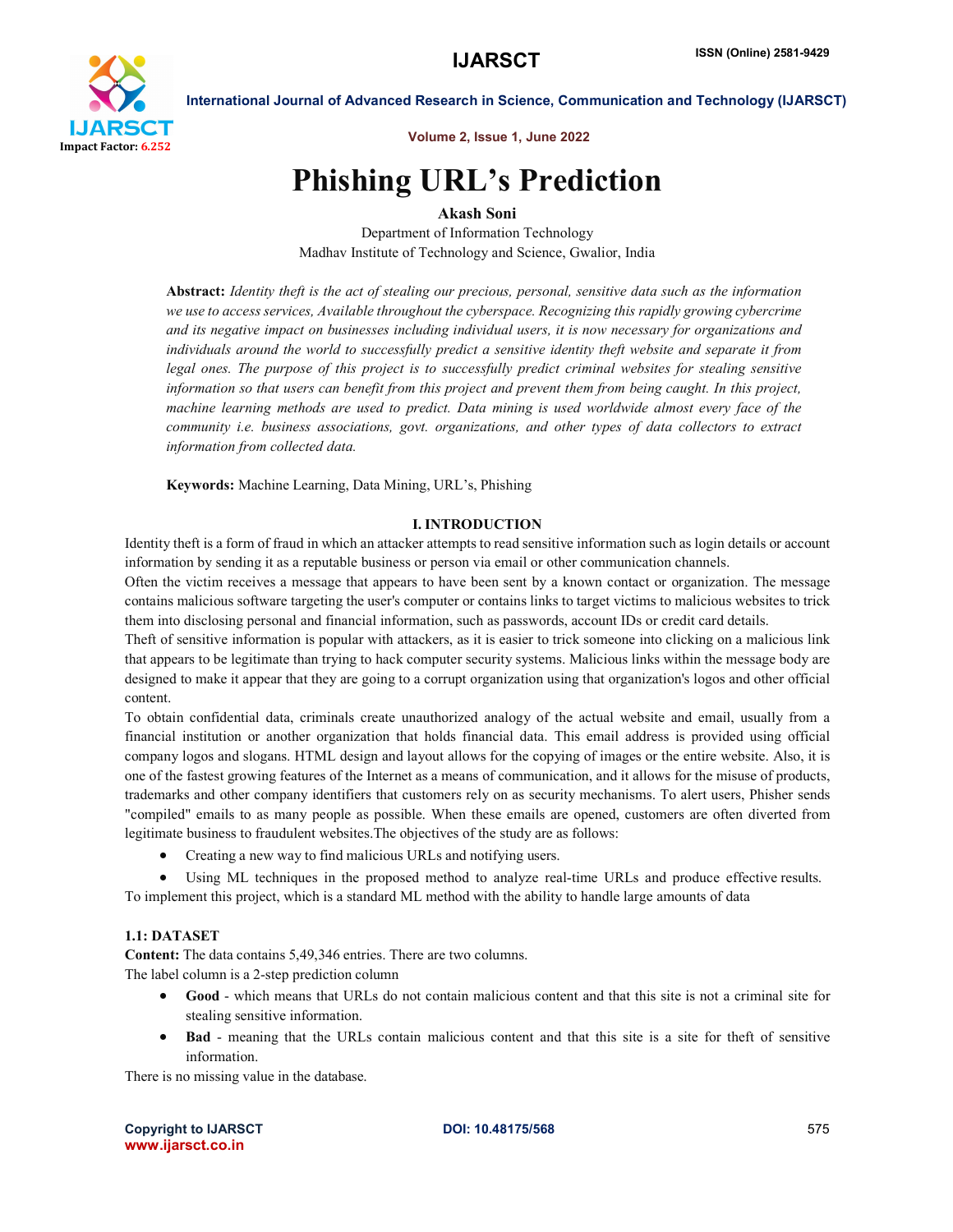

#### Volume 2, Issue 1, June 2022

# 1.2: PHISHING TECHNIQUES

Here we discuss some well known phishing techniques which is used to deceive people. Crime-stealing websites are sensitive to the organization and the individual because of their similarity to official websites. Figure 1 shows the many types of criminal attacks of sensitive information theft. Technological fraud refers to attacks that include Keylogging, DNS poisoning, and Malware. In this attack, the attacker aims to gain access to the tool / strategy. On the one hand, users believe in the network and on the other hand, the network is vulnerable to attackers. Social engineering attacks include identity theft, Whaling, SMS, Vishing, and mobile applications. In this attack, the attackers target a group of people or an organization and trick them into using the criminal URL to steal sensitive information. Despite these attacks, many new attacks are emerging as technology evolves constantly.



# 1.3: PHISHING DETECTION APPROACHES

Various measures have been taken to curb the theft of sensitive information attack with each level of attack flow. Some of them methods need to train users to be ready for the future attacks and some of them are automatic and alert user. These methods are as follows.

- User training
- Software detection

#### User training:

Educating the company's users and employees and warning them with regard to the crime of theft of sensitive information contributes to the prevention of crime of identity theft to attack. Many training methods have been suggested users. Many studies have concluded that it has far-reaching effects how to help users differentiate between the crime of stealing sensitive information as well official websites for interactive teaching. Although user training is an effective but human error they still exist and people tend to forget their training. Training and it requires significant time and not much notified by non-technical users

#### Software detection:

Although user training can prevent criminal attacks from stealing sensitive information however we are attacked daily by hundreds of websites so applying our training to each website is difficult and sometimes unrealistic work. One way finding criminal websites to steal sensitive information using software. I software can analyze many features such as the content of website, email message, URL, and many other features before makes its final decision more reliable than the people. Several software options are proposed to detect the theft of sensitive information

Types of approaches of software detection:

- 1. List-Base approach
- 2. Visual similarity-Base approach
- 3. Machine learning based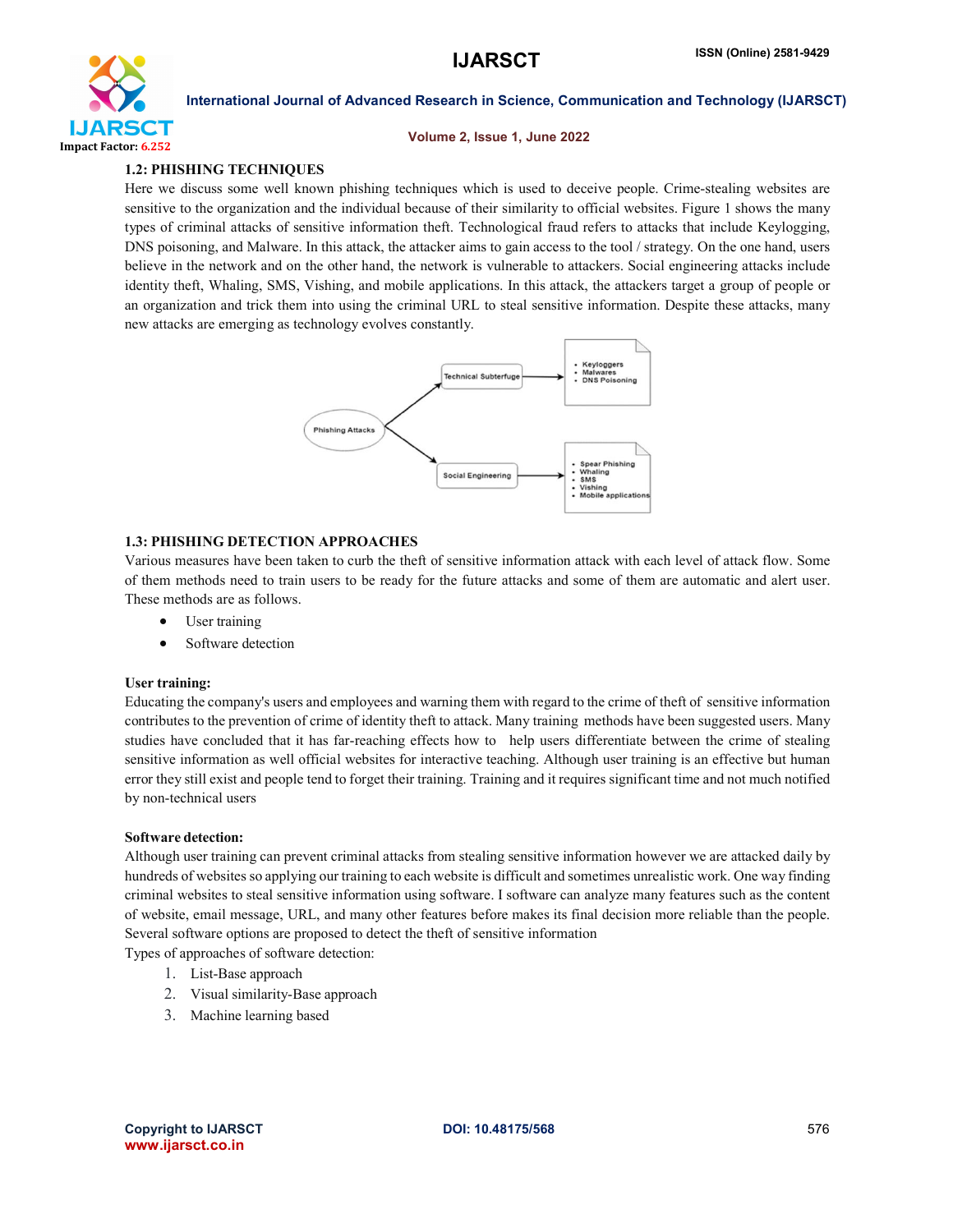

### Volume 2, Issue 1, June 2022



#### II. MACHINE LEARNING APPROACHES

Machine learning offers simple and effective methods data analysis. Show realistic results in real time recent separation problems. The main benefit of machine learning is the ability to create flexible model certain activities such as the detection of identity theft. As the theft of sensitive information is separation problem, machine learning models can be used as a powerful tool. Machine learning models can become familiar changes quickly to identify patterns of fraudulent activity which helps to create a learning-based identification system. Most of the machine learning models mentioned here is considered a surveillance machine, This is where The algorithm attempts to read a function that displays input in output based on the input-output pair model. Considered a job from a training data labeled that includes a training set examples. We present the machine learning methods we have used in our study

#### 2.1 Logistic Regression

Logistic Regression is a classification algorithm used give visuals to a set of different classes. Unlike the line retractable output of continuous numerical values, Logistic Undo reverses the output using a logistic sigmoid the task of restoring the number of opportunities that may be possible the map is divided into two or more separate classes. Backlash works best when the data relationship is almost equal despite the fact that there are complex indirect relationships in between variable, it has poor performance. Other than that, it needs more mathematical guessing before applying other techniques.

#### 2.2 Decision Tree

The categories of decision trees are used as the most popular categories technology. Decision tree is a tree- like tree structure where the internal node represents a feature or attribute, i the branch represents the law of decision, and each area of the leaf represents the result. The highest node in the decision tree is known as root node. Learns to distinguish based on attribute value. It separates the tree in a recurring form called recursive to separate. This particular feature gives the tree category a high resolution to deal with a variety of data sets, however numerical or category data. Also, pruning trees are ideal to deal with the indirect relationship between factors and classes. Generally, the contamination function is determined by testing the separation quality of each node, as well as the Gini Variety The index is used as a known indicator for full functionality. In fact, the tree decides and conditions in the sense that can easily model indirect or unfamiliar relationships. It can translate interactions between forecasters. It could be too translated very well because of its binary structure. However, decision medicine has a variety of problems that are often overused data. Alternatively, update the decision tree with new samples hard.

#### 2.3 MultinomialNB

The Multinomial Naive Bayes algorithm is a possible learning method widely used in Natural Language Processing (NLP). The algorithm is based on a Bayes perspective and predicts text markings such as a piece of email or a newspaper article. It calculates the probability that each sample mark is given and gives the mark with the highest probability as output. The Naive Bayes classifier is a collection of multiple algorithms in which all algorithms share one common goal,

Copyright to IJARSCT **DOI: 10.48175/568 Example 2012 Copyright to IJARSCT** 577 www.ijarsct.co.in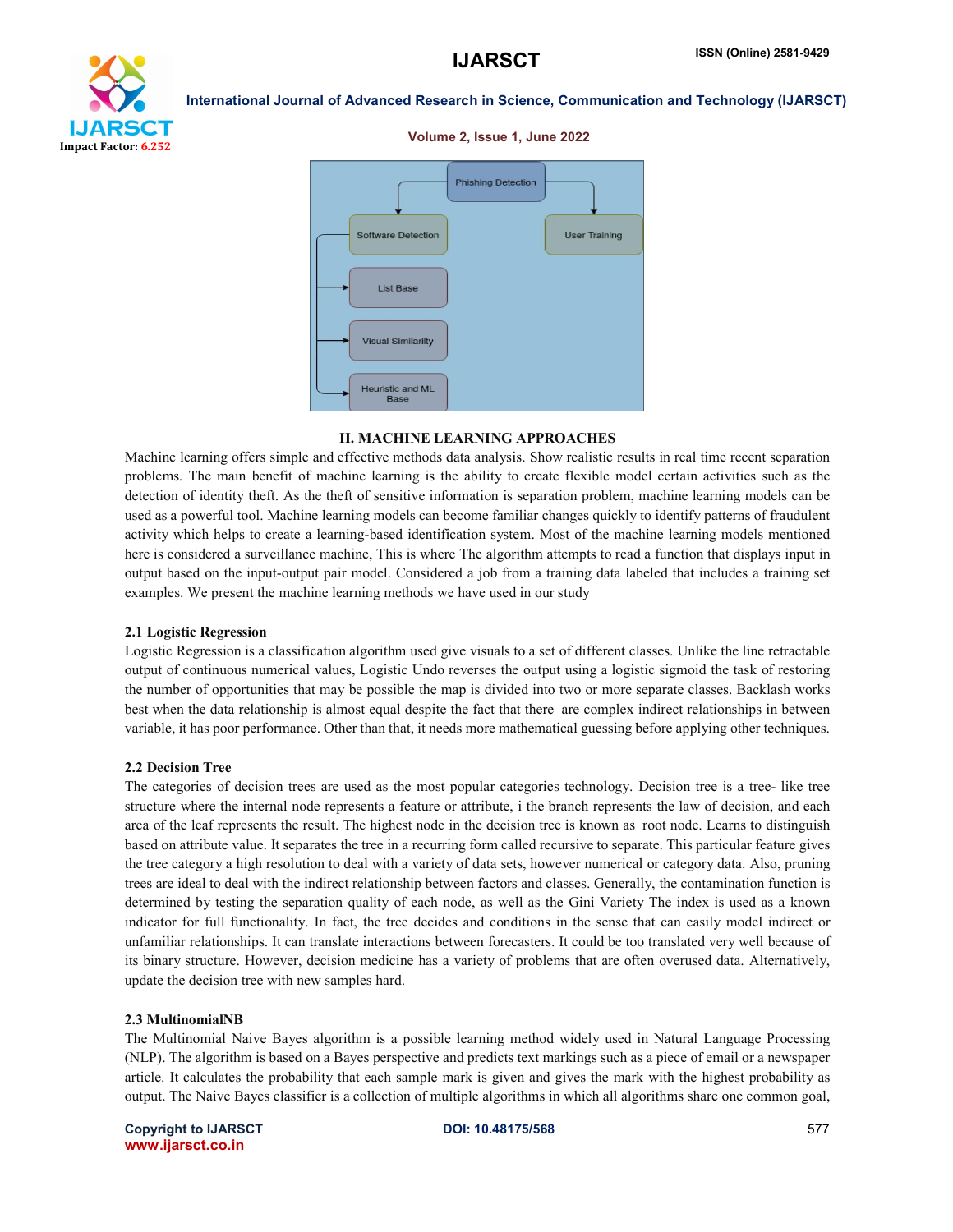

#### Volume 2, Issue 1, June 2022

and that each distinguished feature is not related to any other element. The presence or absence of an element does not affect the presence or absence of another element.

### 2.4 Random Forest

A random forest, as its name implies, contains a large amount of decision-making trees that work as a team to decide output. Each tree in a random forest defines a class prediction, and the result will be the most predicted category in the middle of a tree decision. The reason for this is amazing the effect from Random Forest is because the trees protect each other from individual mistakes. Although some trees may predicting the wrong answer, many other trees will fix it final prediction, so that as a group the trees can move right guidance. Random Forests benefit from the reduction of overgrazing by combining many weak students who do not succeed well because they use only a subset of all training Trees for the Random Forest can handle data set. Also, during the construction of the forest, they act impartially standard error rate. Otherwise, they can equate well-lost data. The main drawback of Random Forests lack of fertility because of the forest process construction is unplanned. Otherwise, it is difficult to translate the final model and the following results, because it involves many trees independent decisions

#### 2.5 Ada-Boost

From other factors, Ada-boost is similar to Random Forest, i The division of Ada-Boost as Random Forest groups is weak split models to form a solid phase. One the model may misinterpret things. But if we put it together a few dividers by selecting a set of samples for each repetition and given enough weight in the final vote, it would be good according to the general categories. Trees are created in sequence as weak students and correcting incorrectly speculated samples by giving them more weight after each cycle forecast. The model learns from past mistakes. I Final forecast is a weighted (or rated) majority vote median in case of retreat problems). Briefly Ada-Boost the algorithm is repeated by selecting a training set based on the accuracy of previous training. The weight of each phase training in each repetition depends on the accuracy obtained from past.

#### III. IMPLEMENTATION

- Collect dataset containing phishing and legitimate websites from the open source platforms.
- Write a code to extract the required features from the URL database.
- Analyze and preprocess the dataset by using EDA techniques.
- Divide the dataset into training and testing sets.
- Write a code for displaying the evaluation result considering accuracy metrics.
- Compare the obtained results for trained models and specify which is better.

#### 3.1 Proposed Approach



#### 3.2 Feature Extract

Copyright to IJARSCT **DOI: 10.48175/568** 578 www.ijarsct.co.in Collected data from database undergo feature extraction form that urls into words.Used CountVectorizer and gather words using tokenizer, since there are words in urls that are more important than other words e.g 'virus', '.exe','.dat' etc. Lets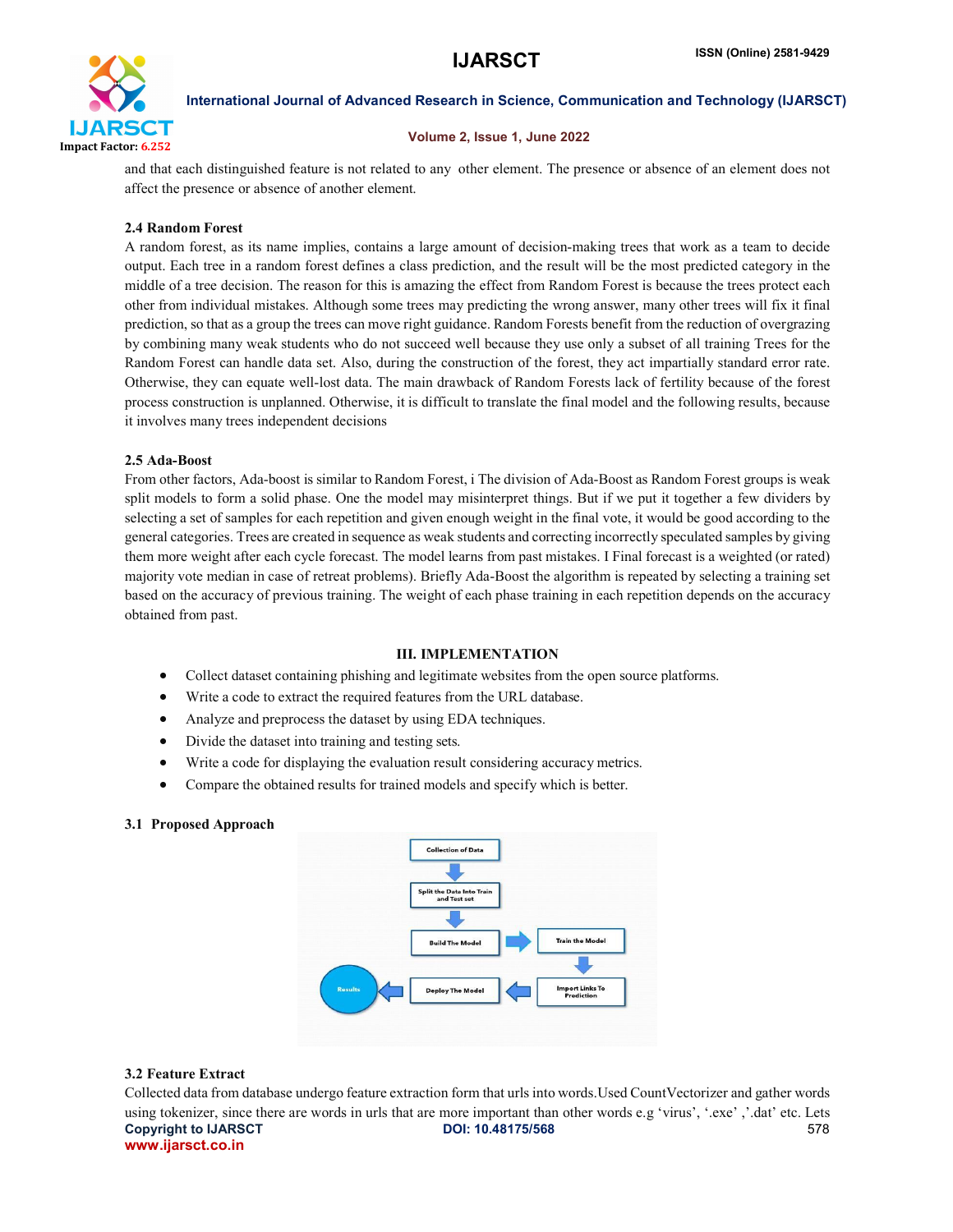

Volume 2, Issue 1, June 2022

convert the URLs into a vector form.

Then these words stemmed. Then good and bad urls sent

# 3.3 Methods Used

From the above Machine learning methods. I implement two of them in this project to find out which one is better in case of accuracy and test time

Evaluation Metrics: For testing the results obtained, we used 3 parameters: Accuracy, Recall and False Positive Rate (FPR).

Accuracy: Estimated number of correct predictions and total number of input samples. Since purpose requires multiple URLs to be categorized correctly, this is why high accuracy is one of the metrics.

Recall: Average number of true points and total number of predicted points. Since we want websites that are predicted to be accurate, only legitimate, high memory is required.

False Positive Rate (FPR): Estimated number of incorrectly identified samples as positive to the total number of incorrect samples. The requirement is to reduce the number of criminal websites to steal sensitive information that has been identified as legal as it could result in significant losses to the website visitor. So low FPR is one of the metrics used.

# 3.4 Fit Model

#### Logistic Regression

Logistic Regression is a classification algorithm used give visuals to a set of different classes. Unlike the line retractable output of continuous numerical values, Logistic Undo reverses the output using a logistic sigmoid the task of restoring the number of opportunities that may be possible the map is divided into two or more separate classes. Backlash works best when the data relationship is almost equal despite the fact that there are complex indirect relationships in between variable, it has poor performance. Other than that, it needs more mathematical guessing before applying other techniques.

#### MultinomialNB

The Multinomial Naive Bayes algorithm is a possible learning method widely used in Natural Language Processing (NLP). The algorithm is based on a Bayes perspective and predicts text markings such as a piece of email or a newspaper article. It calculates the probability that each sample mark is given and gives the mark with the highest probability as output. The Naive Bayes classifier is a collection of multiple algorithms in which all algorithms share one common goal, and that each distinguished feature is not related to any other element. The presence or absence of an element does not affect the presence or absence of another element

#### IV. RESULT

On the basis of above data. Logistic regression performing well with high accuracy, high recall and low FPR. So for this project I am going with logistic regression method because is test accuracy is higher which is 96%.



. So, Logistic Regression is the best fit model, Now we make sklearn pipeline using Logistic Regression

# 4.1 Deployment of ML Model Using FastAPI A. FastAPI

Copyright to IJARSCT **DOI: 10.48175/568** 579 www.ijarsct.co.in FastAPI is a Python framework and set of tools that enables developers to use a REST interface to call commonly used functions to implement applications. It is accessed through a REST API to call common building blocks for an app. In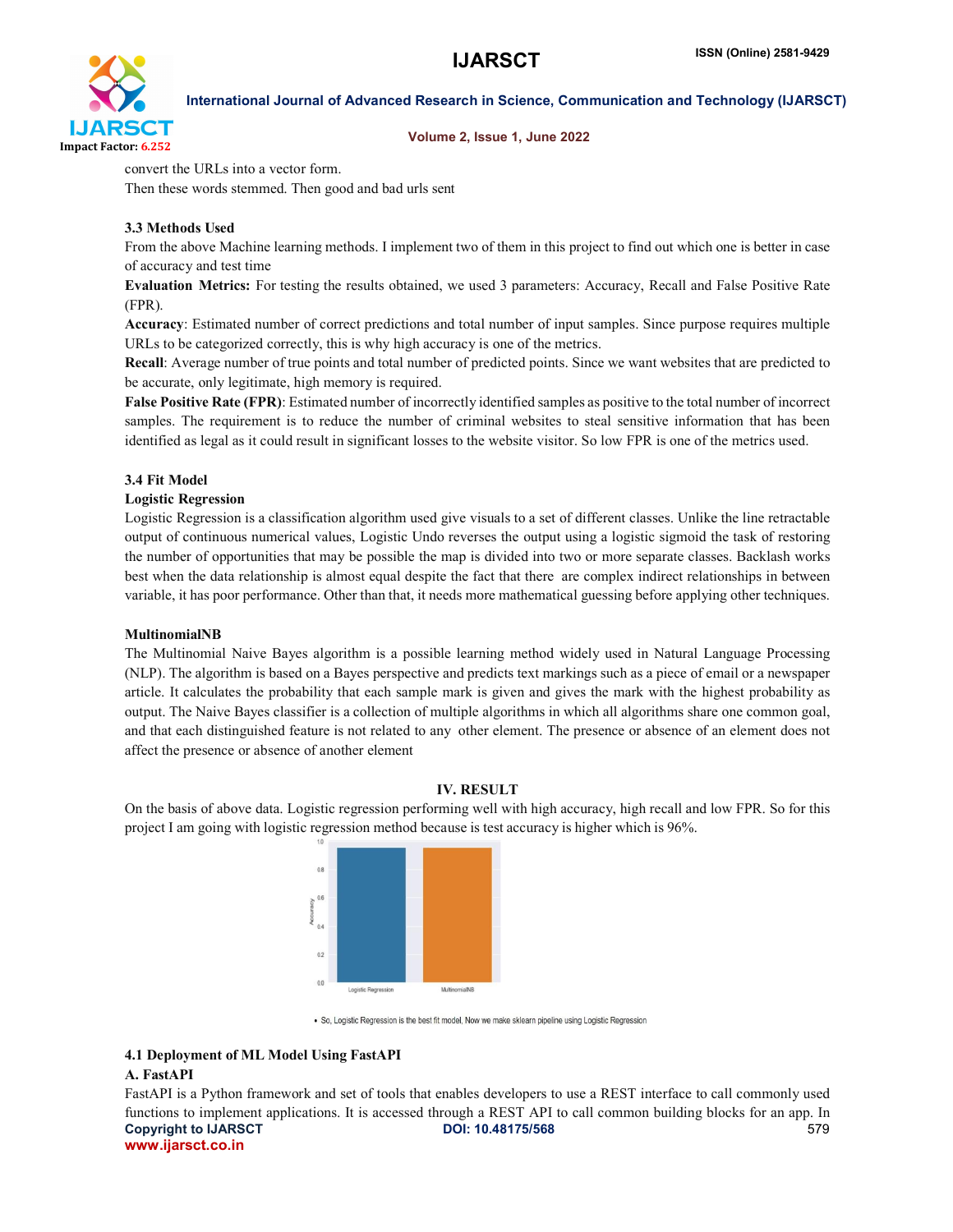

### Volume 2, Issue 1, June 2022

this example, the author uses FastAPI to create accounts, login, and authenticate.

### B. Model Deployment

To test our API we will be using the Swagger UI now to achieve what you will just need to add / document at the end of your path. So go to http: //127.0.0.1: 8000 / docs. You should also see the following output:



# V. CONCLUSION

The proposed study has emphasized the criminal approach to identity theft in the context of segregation, where the criminal identity theft website is considered to include the automatic classification of websites into a predetermined set of class values based on fewer features and class variability. ML-based criminal identity theft strategies relied on website performance to collect information that could assist in classifying websites in order to detect criminal sites to steal sensitive information. The problem of identity theft cannot be eliminated, however it can be reduced by fighting it in two ways, developing anti-crime information systems and strategies and informing the public how fraudulent criminal websites can be identified and identified. To combat the recurring and complexity of cybercrime, ML strategies to combat identity theft are essential. This project aims to improve access to crime hacking websites for sensitive information using machine learning technology. We found 96 % detection accuracy using a logistic regression algorithm with very low false value. And the result shows that the dividers provide the best performance when we use additional data as training data. In the future, integrated technologies will be used to detect criminal websites to steal sensitive information more accurately, in which case the logistic regression algorithm of machine learning technology and method of restricted listing will be used.

#### VI. FUTURE SCOPE

The results encourage future activities to add additional features to data, which can improve the performance of these models, it can cope ML model with strategies for detecting identity theft, for example List-Base methods to get better performance. In addition, we will explore suggest and develop a new way of releasing new features from the website to keep up with new crime scams to steal sensitive information to attack. In the future, integrated technologies will be used to detect criminal websites to steal sensitive information more accurately, in which case the random forest algorithm of machine learning technology and method of restricted listing will be used.

#### ACKNOWLEDGEMENT

The full semester project has proved to be pivotal to my career. I am thankful to my institute, Madhav Institute of Technology and Science to allow me to continue my disciplinary/interdisciplinary project as a curriculum requirement, under the provisions of the Flexible Curriculum Scheme (based on the AICTE Model Curriculum 2018), approved by the Academic Council of the institute. I extend my gratitude to the Director of the institute, Dr. R. K. Pandit and Dean Academics, Dr. Manjaree Pandit for this.